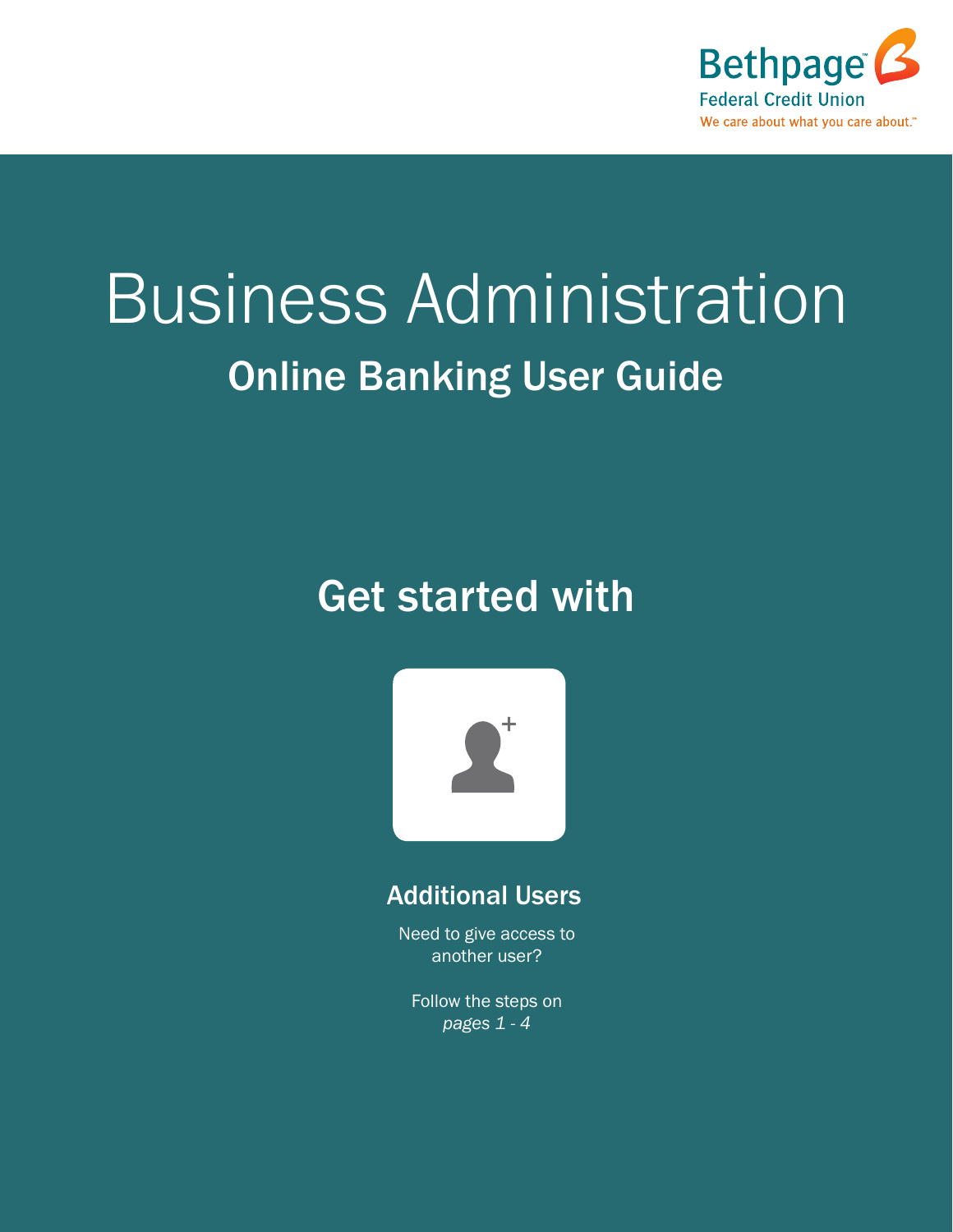#### Step 1

Select the Business Admin widget from the left menu. (If you do not see the widget, select More, then select Business Admin)



#### Step 2

Click the Roles tab, and then click Add a Role.



#### Step 3

Enter the Role Name & Description, then click the Create Role button. You may be required to provide additional verification.

|               | Add a new role          |
|---------------|-------------------------|
| Role Name*    | Name this role          |
| Description * | Describe the role       |
|               | 200 character max limit |
|               | Cancel<br>Create Role   |
|               |                         |

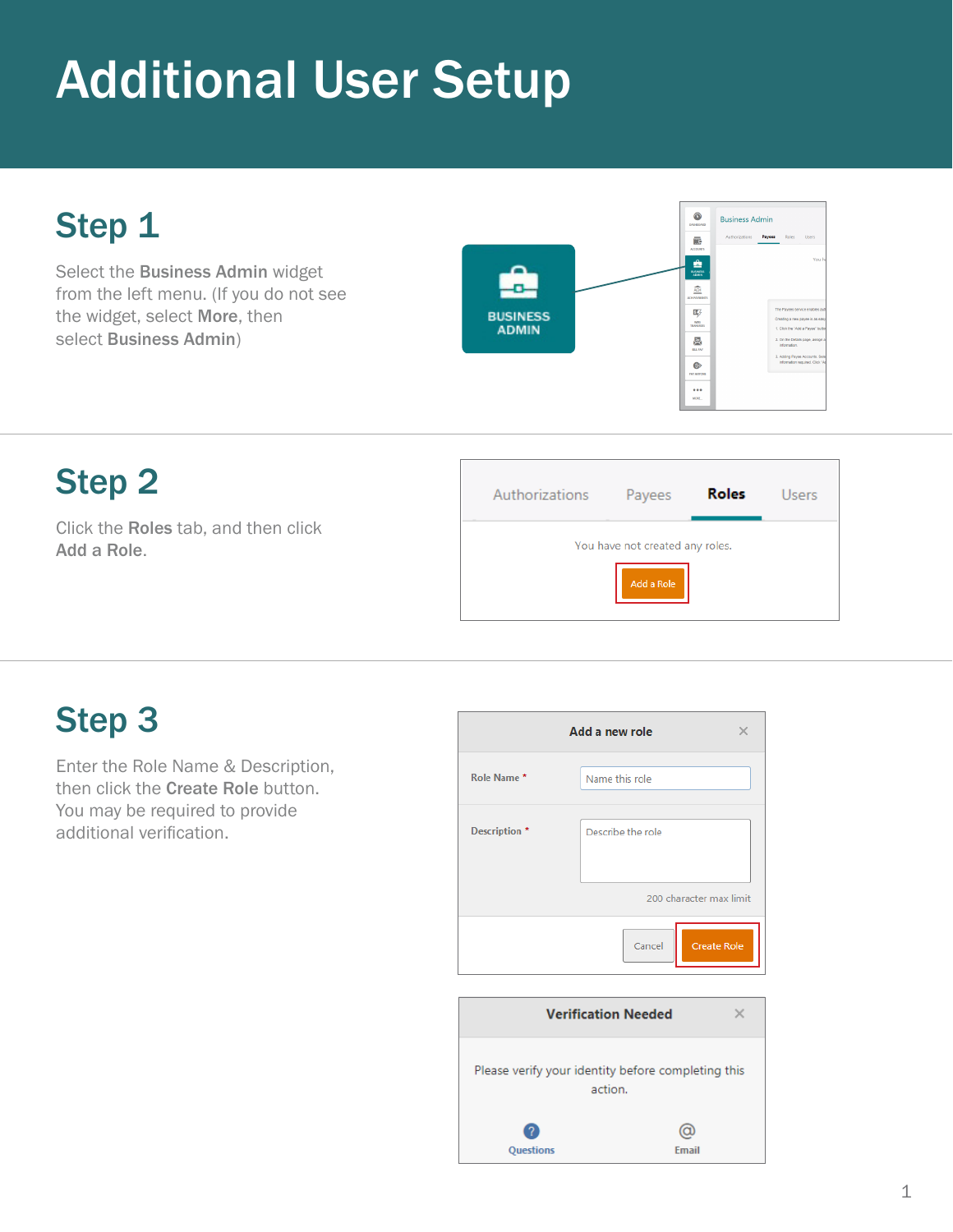Steps 4 - 7 will explain how to setup roles, assign permissions, link accounts and assign dollar limits. Note: To create additional roles, repeat steps 1 - 3.

#### Step 4

With your role saved, you can now customize the permissions for this new role. Click the Pencil Icon ∕ so you can enable authorizations needed for this specific role.

Note: The pencil icon can be selected to make future changes.

| <b>Treasurer</b><br>0 Users<br>Financing | Treasurer /        |                                 |
|------------------------------------------|--------------------|---------------------------------|
| Add a Role                               | <b>DESCRIPTION</b> | Financing                       |
|                                          | <b>PERMISSIONS</b> | 目目                              |
|                                          |                    | <b>ADMINISTRATION</b>           |
|                                          |                    | <b>X</b> Manage Users and Roles |
|                                          |                    | X Manage Payees                 |
|                                          |                    | <b>ALLOWED TO AUTHORIZE</b>     |
|                                          |                    | $X$ ACH                         |
|                                          |                    | X Transfers                     |
|                                          |                    | $\times$ Wires                  |
|                                          |                    |                                 |

#### Step 5

Next, scroll down and click Add Accounts.

| <b>Accounts &amp; Limits</b> |                                     |
|------------------------------|-------------------------------------|
| <b>ACCOUNTS</b>              |                                     |
|                              | This role has no assigned accounts. |
|                              | <b>Add Accounts</b>                 |

#### Step 6

Select the account permissions for this role, and which accounts to assign to this role. Then click Assign Account(s).

| <b>Assign Accounts to this Role</b>      |                                                                     | $\times$ |
|------------------------------------------|---------------------------------------------------------------------|----------|
| Select All<br><b>ACCOUNT PERMISSIONS</b> | Select accounts you want to assign to the Treasurer role.           |          |
| <b>ACH</b>                               |                                                                     |          |
| <b>BalancePeek</b>                       | Q Search Accounts<br>Selected<br><b>External</b><br><b>Internal</b> |          |
| <b>Savings Goals</b>                     | <b>INTERNAL ACCOUNTS</b><br>Select All                              |          |
| <b>One-Time Payment</b>                  | <b>Basic Business Chec</b><br><b>Business Savings</b>               |          |
| <b>PeoplePayFrom</b>                     |                                                                     |          |
| <b>Stop Payment</b><br>✓                 |                                                                     |          |
| <b>Transfer Funds Into</b>               |                                                                     |          |
| <b>Transfer Funds Out From</b>           |                                                                     |          |
| <b>View Account</b>                      |                                                                     |          |
| <b>View Draft Images</b>                 |                                                                     |          |
| <b>View Statements</b>                   |                                                                     |          |
| <b>Wire Funds Out From</b>               |                                                                     |          |
|                                          | <b>Assign Accounts</b><br>Cancel                                    |          |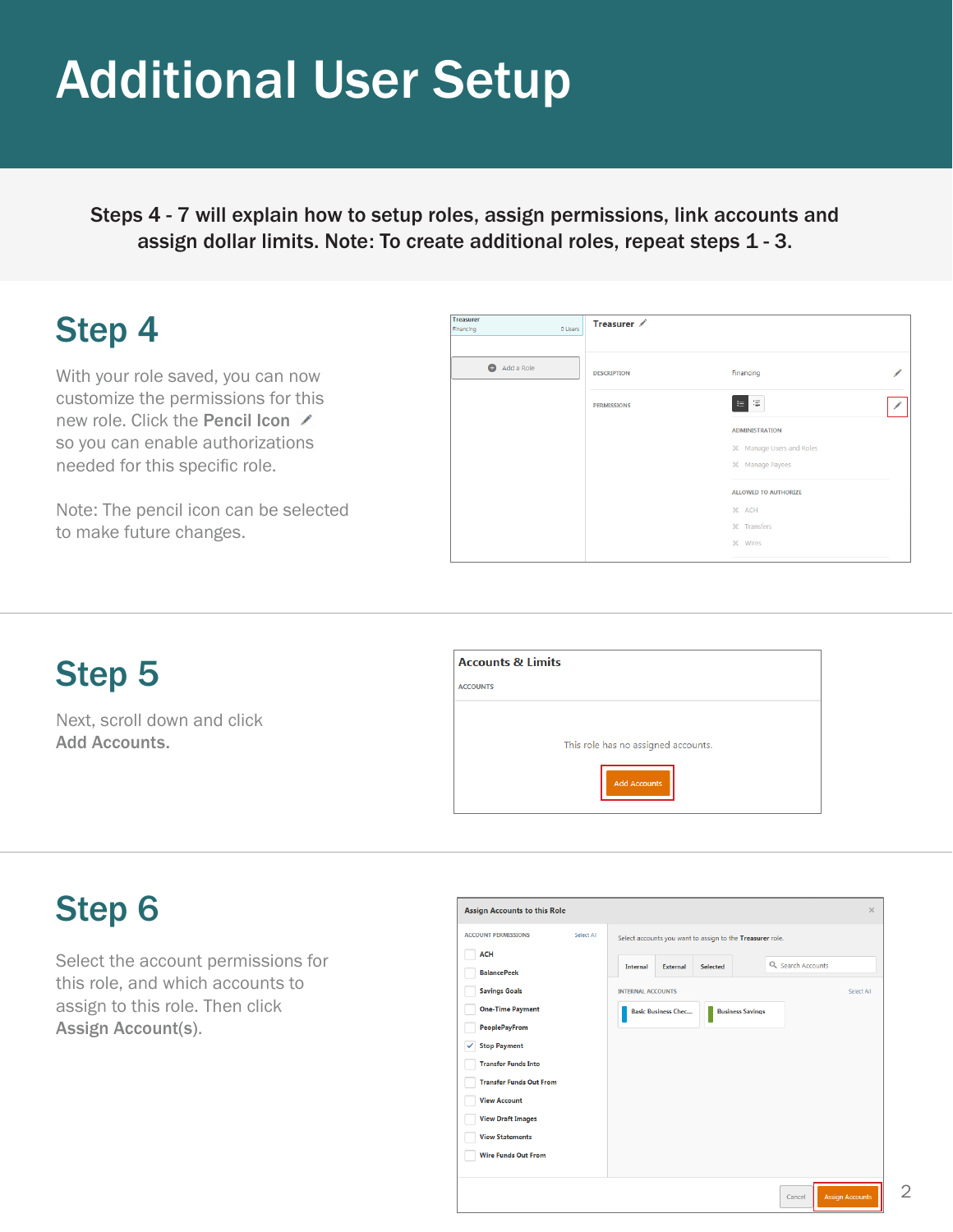#### Step 7

Next, click Edit Limits to set the dollar limits on each account. Once you have your settings in place, click Save Changes.

Note: Permissions must be assigned before editing limits.

| You have not configured limits for your accounts. |                                 |                                                |                            |
|---------------------------------------------------|---------------------------------|------------------------------------------------|----------------------------|
|                                                   |                                 |                                                |                            |
|                                                   |                                 |                                                |                            |
|                                                   |                                 |                                                | <b>MONTHLY</b><br>$\alpha$ |
| Max limit                                         | $0^{\circ}$                     | $\alpha$                                       | ö                          |
| Authorized limit                                  | O.                              | 0                                              | O.                         |
| Max limit                                         | $\circ$                         | $\circ$                                        | $\alpha$                   |
| Authorized limit                                  | $\circ$                         | $\circ$                                        | o                          |
| Max limit                                         | в.                              | O.                                             | o                          |
| Authorized limit                                  | $\circ$                         | $\circ$                                        | $\circ$                    |
| Max limit                                         | $\mathbf{0}$                    | 0                                              | $\mathbf{0}$               |
| Authorized limit                                  | 0                               | 0                                              | $\overline{0}$             |
|                                                   |                                 |                                                |                            |
|                                                   | DESCRIPTION<br>Authorized limit | <b>Edit Limits</b><br><b>DAILY</b><br>$\alpha$ | WEEKLY<br>$\mathbb{O}^+$   |

Steps 8 - 10 will explain how to create a user. Note: To create additional roles, repeat steps 2 - 7.